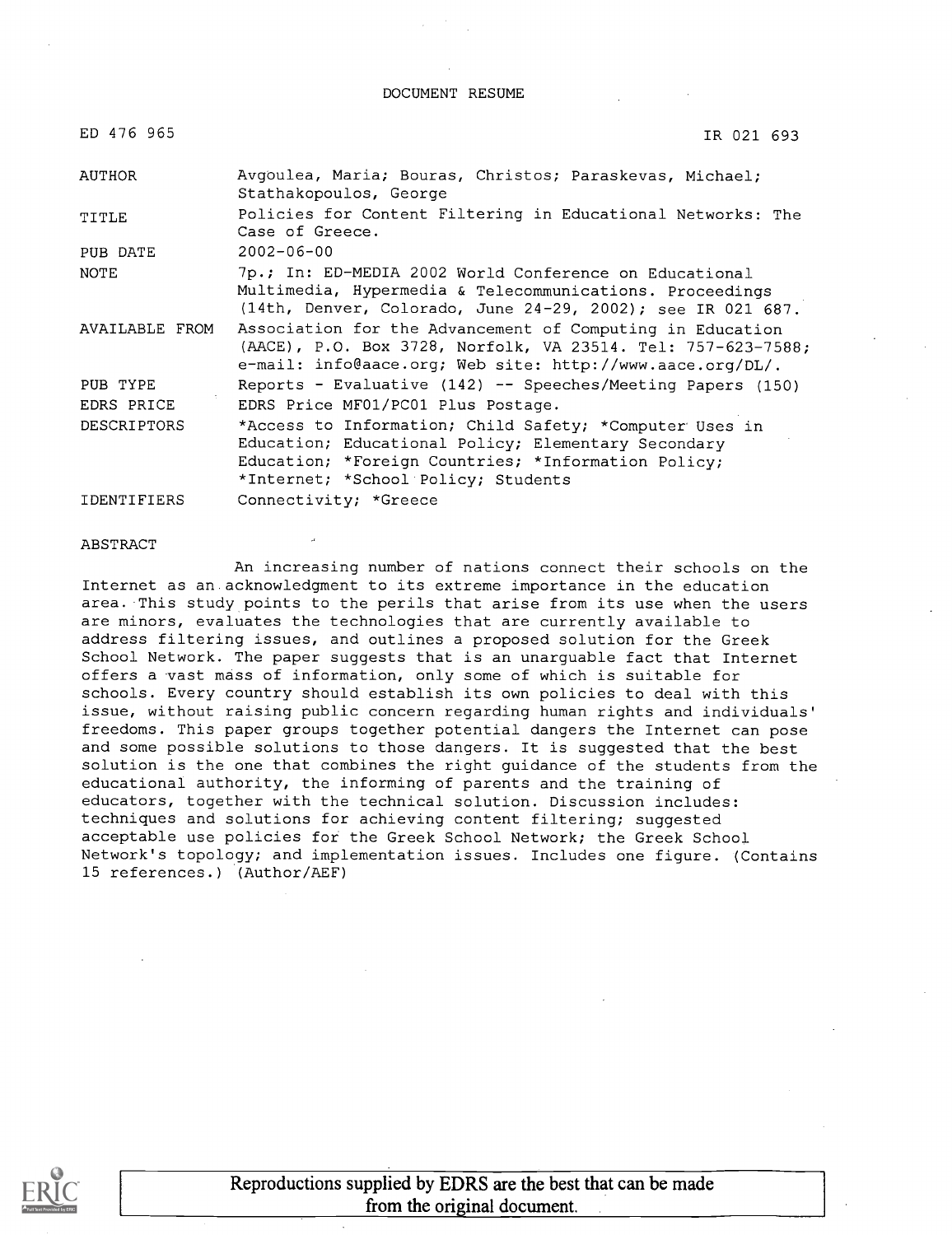1

# POLICIES For CONTENT FILTERING In EDUCATIONAL NETWORKS: The CASE Of GREECE

Maria Avgoulea

Department of Computer Engineering and Informatics, University of Patras &

Computer Technology Institute,

Patras, GREECE

Christos Bouras

Department of Computer Engineering and Informatics, University of Patras &

Computer Technology Institute,

Patras, GREECE U.S. DEPARTMENT OF EDUCATION Office of Educational Research and Improvement Email: <u>bouras@cti.gr</u> FDUCATIONAL RESOURCES INFORMATION CENTER (ERIC) This document has been reproduced as received from the person or organization

> Minor changes have been made to improve reproduction quality.

official OERI position or policy.

originating it.

Michael Paraskevas

Computer Technology Institute, Points of view or opinions stated in this<br>Patras, GREECE example of the document do not necessarily represent

George Stathakopoulos

Department of Computer Engineering and Informatics, University of Patras &

Computer Technology Institute,

Patras, GREECE

Abstract : An increasing number of nations connect their schools on the Internet as an acknowledgment to its extreme importance in the education area. Our study specifies the perils that arise from its use when the users are minors and evaluates the technologies that are currently available to address the filtering issues. The thoughts presented in this paper outline our proposed solution for the Greek School Network. By no means the thoughts that are presented here, apply for adults or people who pay to establish access to the Internet.

### INTRODUCTION

PERMISSION TO REPRODUCE AND DISSEMINATE THIS MATERIAL HAS BEEN GRANTED BY

G.H. Marks

TO THE EDUCATIONAL RESOURCES INFORMATION CENTER (ERIC)

> As the number of computers in schools and the number of children accessing the Internet from the classroom have grown exponentially over the past few years, so too have the challenges facing educators trying to ensure that children have a positive experience when they go online. The educational community cannot ignore the problem, as it will be like it accepts the use of the school network resources for purposes irrelevant to every possible educational goal.

> A related debate rages over what percentage of Web sites would truly be considered objectionable. Some advocates argue that sites that would be considered harmful to minors represent only a very small proportion of the Web. What is of greater concern, they say, is that perfectly benign and possibly very useful information could be blocked when software is used to screen inappropriate material. The actual extent to which adultoriented materials are available on the Internet is irrelevant according to those who support content controls. They believe that any amount of inappropriate content is too much, when children are concerned. Some experts argue that the Web is expanding so fast that it is virtually impossible to track every site that could be

BEST COPY AVAILABLE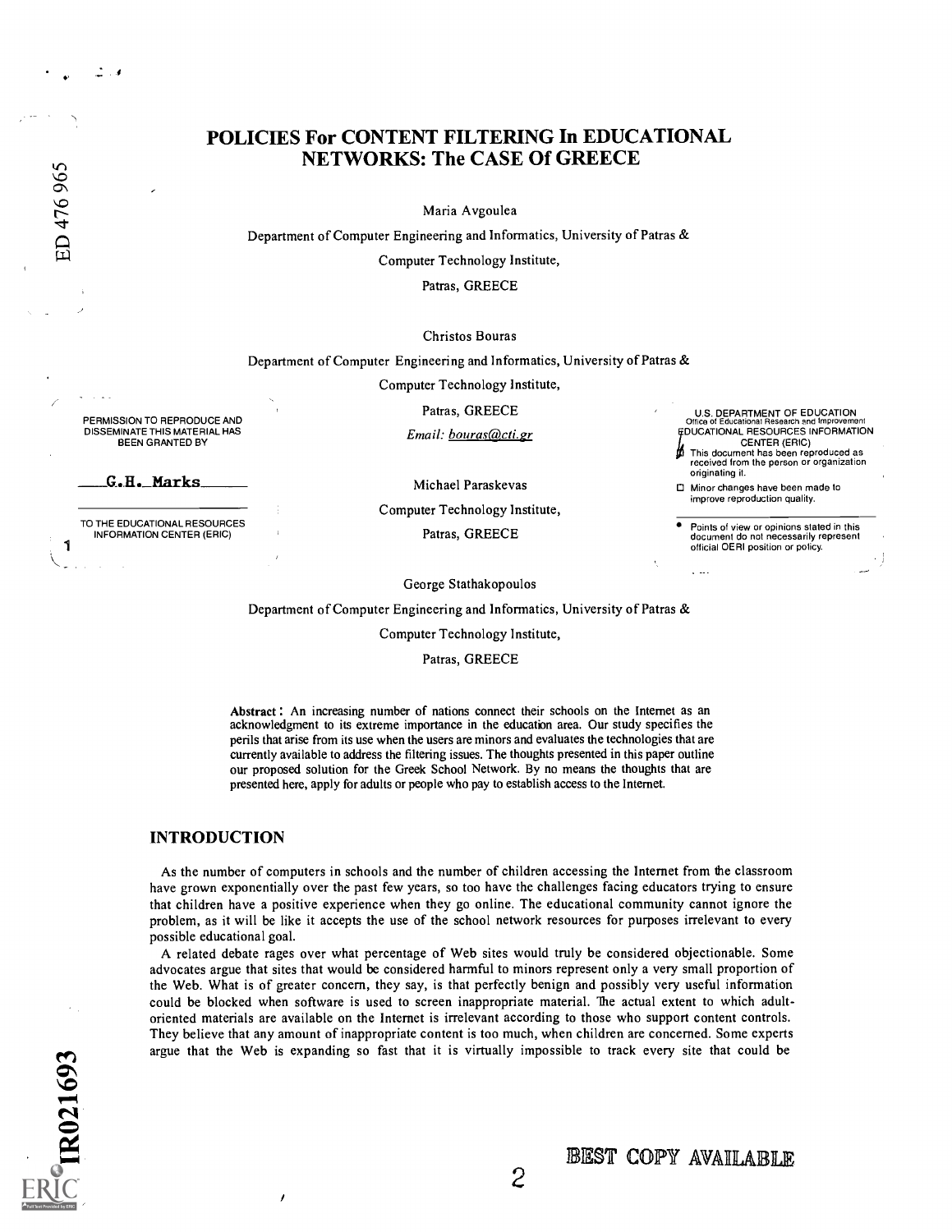objectionable. The flip side of that argument is that it is better to minimize access to objectionable content as best we can, even if the occasional site slips through the cracks.

Although pornography on the Internet has captured the greatest attention on the part of policy-makers, it is not the only area of potential concern for parents and educators. Many adults are concerned about Web sites that are created by hate groups or devoted to topics such as bomb making and weaponry, gambling or alcohol and smoking. The World Wide Web, however, is not the only source of concern. Children can receive email messages with pornographic file attachments. Of special concern, too, are Internet chat rooms and so-called Instant Messaging, where children can communicate online in real-time with adult strangers who may not have their best interests at heart.

A wealth of information is available on the Internet. White papers [4,5] are opposed to the use of censor ware programs (they call it) in the American libraries and schools, and there are some interesting links that are indicative of the ongoing debate [2,6,9,10].

The Internet truly is like a vast library including millions of readily available and indexed publications, containing content as diverse as human thought. Throughout the past decade, policy makers, industry advocates, parents and teachers have tried to address these concerns especially in the more technologically advanced areas of the earth. This decade may well be the decade of decisions in a much broader spectrum than ever before.

From our point of view it is an unarguable fact that Internet offers a vast mass of information, some of which is suitable for schools whilst some is not. Without meaning that we should implement extreme measures of censorship or suffocative limitations to the content we allow our users to access, we should be alert and monitor the things that happen while students are online. The problem with Internet content seems to have social, cultural, pedagogic and scientific viewpoints: Schools' trustworthiness is endangered if the school network is used (systematically or occasionally) for other purposes than those for which it was designed and implemented. The parents and the public believe that their children and students proportionately, should be protected from illegal, offensive and inappropriate content. Whilst some may argue that it is a means for censorship and nothing more, others believe it is the only way societies have to inform and protect the children from the potential danger the Internet poses.

Every country should establish its own policies to deal with it without raising public concern regarding human rights and individual's freedoms. This document will try to group all potential dangers the Internet can pose and some possible solutions to those dangers. For us the best solution is the one that combines the right guidance of the students from the educational authority, the informing of parents and the training of educators together with the technical solution. No solitary technical working-out can resolve such a problem and whichever policies put forth should take in mind all the above parameters.

#### Status in the other Countrie s

Each of the countries presented here, establishes it's own policies and methods. However, their perception of the problem presents some surprisingly common characteristics. In our survey we browsed some interesting and concise pages regarding the pronounced decisions on the Internet content issue in Australia [12], Canada [7], United States of America [3] and the European Union [11].

Internet is being used in Australian schools with highly increasing rates, as a learning driving force in education. 43% of the children asked in Australia said that Internet improved their perception about school. The federal government of Australia responded to the issues posed by the entrance of Internet in the everyday and school life, with the Broadcasting Services Amend ment Act (1999). A hot line was created to allow people report what they think is illegal and express their worries about the content that can be accessed on the Internet. The industry plays important role by establishing policies for the improvement of the information exchange regarding the content of the web pages. In some cases schools store pages certified as 'safe quality pages' in their cache, ensuring by that way that their students have quick access to them. While these pages are available for the benefit of students reducing the bandwidth consumption, the costs for schools remain low because of the quicker access time achieved for stored sites. In Australia the decisions are made on the school level (in some states there is a trend for more obligatory policies decided on a higher level of authority). Education authorities stress the importance of accessing pages of high quality. Educators in national level do the evaluation of pages selected to meet certain specifications. Recent studies point out that almost 98% of public schools connected to the Internet have established Acceptable Use Policies. 74% of schools with AUP use software to block or filter pages of certain content, 64% uses rules of conduct and 28% uses an intranet in their effort to control access.



3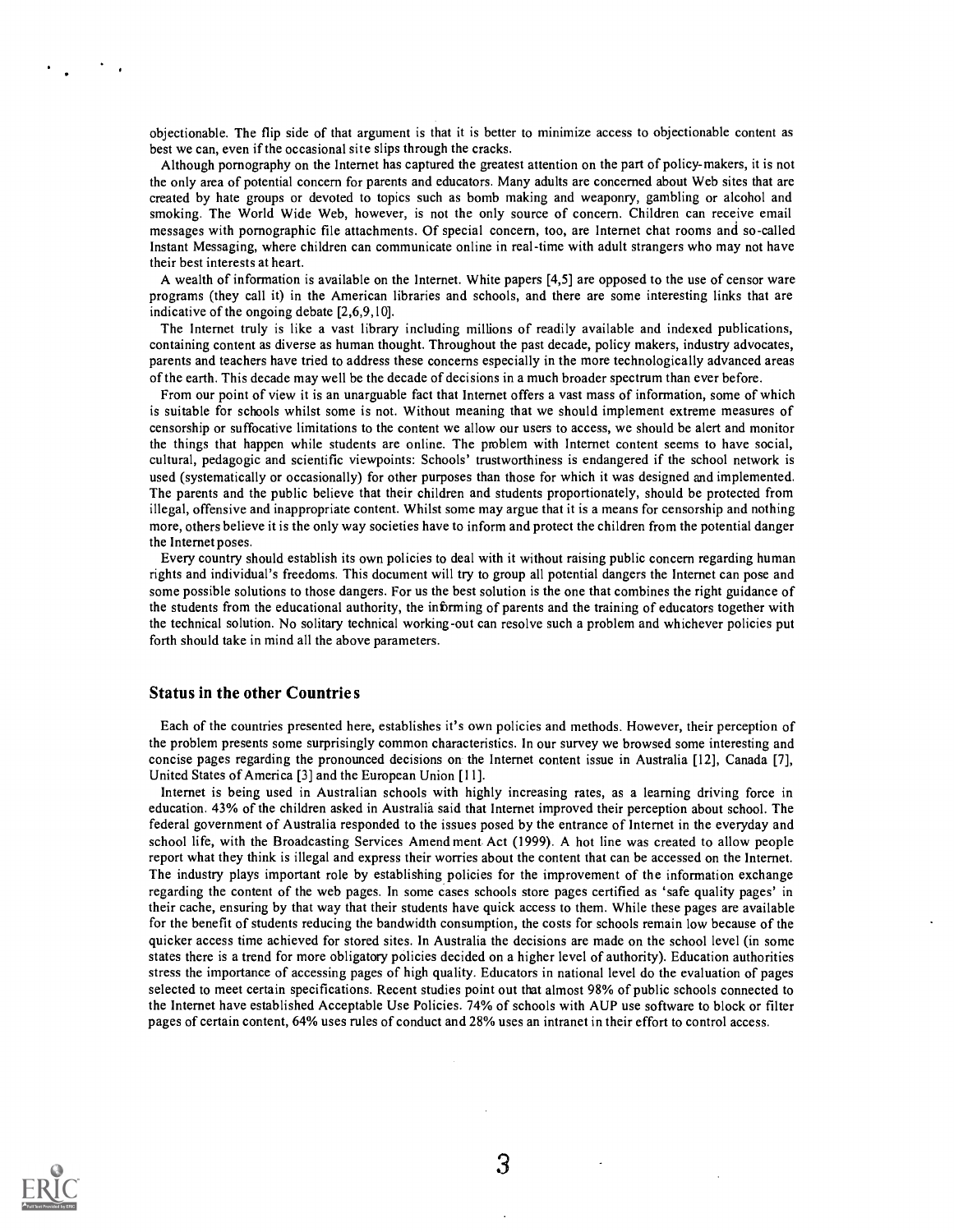To date, Canadians have established a wide range of partnerships to deal with the issues of the Internet content. The strategy of Canada's Government is to make Canada the most connected country in the world. Illegal content — content that violates Canada's laws — is of key concern to Canadians. Child pornography and hate propaganda are particularly troubling, because they pose the greatest and most immediate risk to the safety and well being of Canadians. Enforcing the law in cyberspace, however, presents significant challenges, particularly in view of rapid technological change. For Canadians it is important to distinguish between Internet content that is illegal, and content that is offensive to some, but is not illegal. The control and management of offensive content, however, calls for different approaches, such as empowering users, educating consumers to make informed choices, and establishing responsible industry practices. The Canadian Charter of Rights and Freedoms guarantees all persons in Canada "freedom of thought, belief, opinion and expression, including freedom of the press and other media of communication". The federal government's approach is to involve a broad spectrum of Canadians in addressing the issues. Its priorities include supporting initiatives that educate and empower users, promoting effective industry self-regulation, strengthening the enforcement of laws in cyberspace, implementing hotlines and complaint reporting systems and fostering consultation between the public and private sectors, and their counterparts in other countries. A considerable number of important initiatives, studies and discussion have taken place or are in progress in Canada. In 1994, the Government of Canada established the private sector Information Highway Advisory Council (IHAC) to provide advice on the best way to develop Canada's Information Highway. According to its recommendations the federal government should a. fine-tune existing laws to make them more applicable and enforceable in the changing world of global networks and b. encourage research and the development of technical tools that can protect users against offensive content on the Internet, and assist in law enforcement.

The United States of America Congress passed legislation requiring Internet blocking technology to block pornographic materials in all public schools and libraries funded through certain federal programs. The Children's Internet Protection Act - CIPA passed the senate and the congress on December 2000 as part of a big government budget for the year 2001. To date the issue of content control in the United States of America is in a critical point: while the congress decided the mandatory implementation of filtering in schools and libraries, parents, organizations and politicians are steadily opposed to the legislation passed. Influential organizations are hostile to it and government bills mandating filtering in schools and libraries face legal challenges on constitutional issues. Some libraries have already been sued for installing filtering software onto their computers. Parents, schools and libraries face difficulties to decide whether, and how, to filter Internet content [8]. Still nobody denies the fact that the World Wide Web is not content zoned, which means that kids can access anything on it very fast and very easily. As for the libraries, while school libraries have special characteristics, public libraries are intended for free willing inquiry and access control is a more complicated issue.

The European Union has published an Action Plan on promoting safer use of the Internet [4]. While it recognises the positive benefits of Internet (particularly in education) it states that the amount of harmful and illegal content carried over the Internet, while limited, could adversely affect the establishment of the necessary favourable environment for initiatives and undertakings to flourish. A safer environment should be provided by combating illegal use of the technical possibilities of the Internet, in particular for offences against children and trafficking in human beings or for the dissemination of racist and xenophobic ideas, ensuring that consumers make full use of the Internet. Europe should promote industry self-regulation and content-monitoring schemes, the development of filtering tools and rating systems by the industry and of course international cooperation. While any hot-line reporting mechanisms should support and promote measures taken by the Member States, duplication of work should be avoided. The responsibility for prosecuting and punishing those responsible for illegal content should remain with the national law-enforcement authorities.

#### Techniques and Solutions

The techniques that can be used to achieve content filtering are keyword blocking, negative and positive lists and content labeling and rating systems. Keyword blocking prohibits access to pages that contain the specified words (words can be tobacco, wine, drug, sex etc). Unless this is a 'clever' software (rarely this is the case) this technique cannot successfully address the modern issues. It can be easily bypassed as it has been reported that web developers add additional characters to the words they suspect that can be searched for. The use of negative and positive lists is easy from filters or browsers. The positive lists contain URLs and domains to which access is allowed to and negative lists contain the URLs that access is prohibited to. Use of white lists will be very



4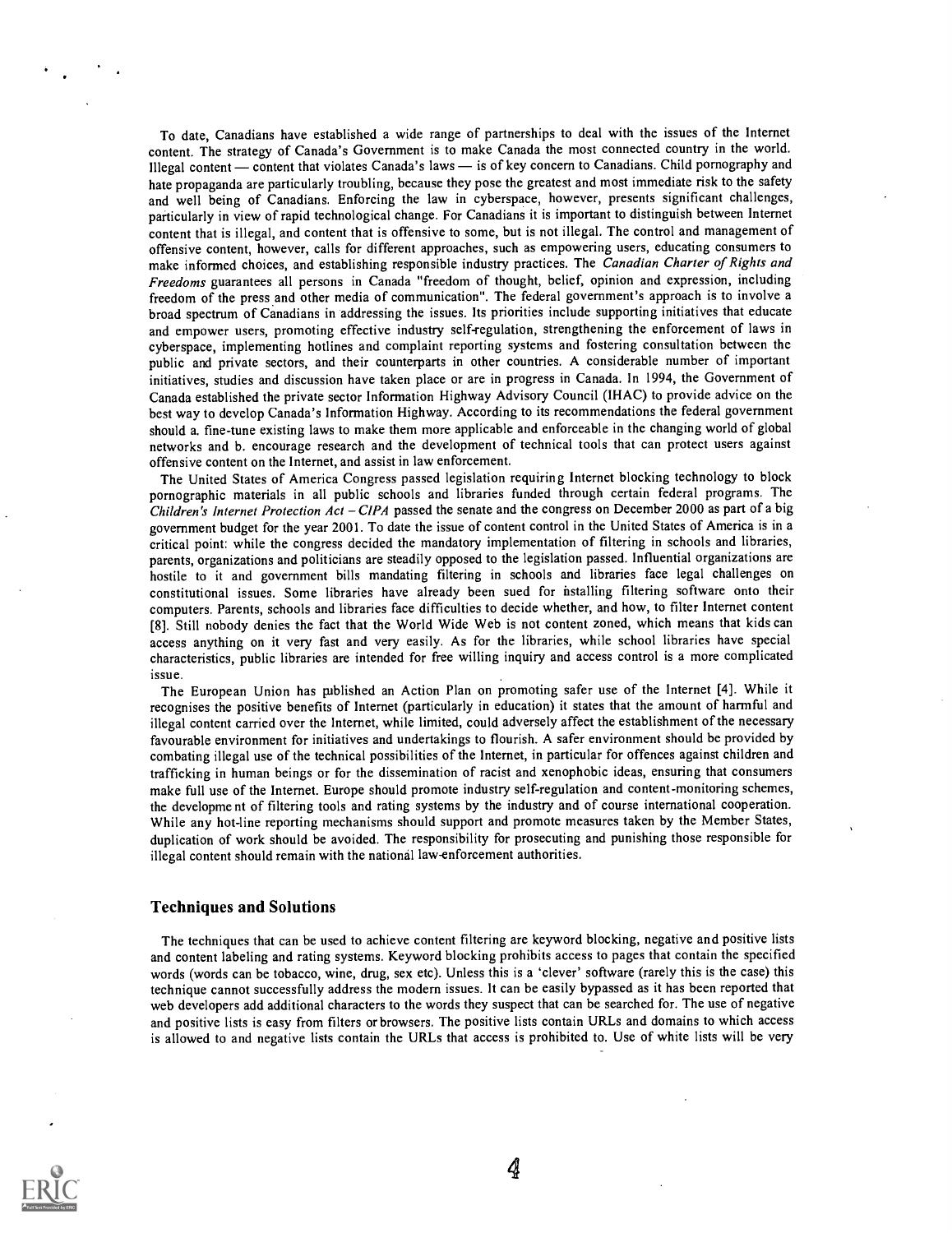restricting regarding the amount of available pages on the net. Labeling and rating systems provide a way to categorize pages according to their content and provide that categorization to the user. That technique can proved to be inefficient if nobody offers to undertake the task of labeling. The main problem is the size of the Internet and the rate of its daily expansion (there is some indication that Internet growth today has gone from exponential to linear).

Access control can be achieved using Commercial Software, Freeware Programs, Rating Systems or Hardware Solutions (all of them are mainly structured on the use of lists).

Many commercial filtering programs advertise that can block access to the harmful or improper pages on the Internet (in fact they claim they can do much more). There are programs that can be installed at the server side, some are for clients only, while other offer versions for home and for education. The problem with commercial software is that the companies usually do not reveal the pages they block access to [4]. This solution is not favorable for a school environment for one more reason: The filtering is done by a third and not by the government or an educational authority. This gives to the company that implements the filtering, access to sensitive data. The use of proxies has a policy problem: proxy servers keep log files. These files contain all the requests a proxy receives, causing complaints and worries regarding the people that gain access to that data and the processes that can be put in place to monitor individual users' behavior. Although it seems that today there is a some development under way on rating systems everyone should remember that this method might proved to be of little efficiency if there is not someone who will undertake the task of labeling and rating of sites in Internet in a continual basis. Hardware solutions appear to be more complete, with specialized systems of black box type. They are intended as big scale solutions for huge users' databases and lines of high capacity. They require minimal efforts to be installed, configured and operate while full support is offered from their company. Along with that comes the usually high cost to obtain such a system.

## Policies

Currently in Greece there is no government decision regarding the policies mentioned here. The policies' part of our suggestions -it could also serve to initiate a public discussion regarding content filtering and content blocking in Greece- is:

1. Creation of Acceptable Use Policies for the Greek School Network to inform users for the purposes of the creation of the technological infrastructure of the school network and the actions or behaviors that are considered acceptable. Most such policies include: Description of the underlying philosophy and strategy implemented into the school network for the access to Internet, Report of the educational uses and advantages of Internet, List with the catalogue of the duties teachers and students have on the issues involved by the use of Internet, Description of what is considered acceptable and what not acceptable use of the school network and of the Internet, Reminder that the access to the school network and to the Internet is a privilege, Specification of the pages considered as 'improper', 'harmful', 'illegal', or 'void of educational content'. 2. A critical point is the responsible, with no exaggerations informing of the teachers. Without their sincere participation success will prove hard. 3. Control of the time and opportunities students will have access to the computers (when in lesson hour, they will be supervised from their teachers). 4. Control of installation of software on school computers. The common problems are license issues, installation of 'Trojan horse' programs (programs with malicious or harmful code), worms, etc. 5. Availability of educational material to constitute the positive counteroffer. The network itself is not the main objective: The main intension of schools is the use of all possible ways and new technologies for educational purposes, and therefore the use of the school network and equipment for specific cognitive purpose. 6. The age of students should be taken in consideration( ages from 6 to 11 are the most vulnerable). 7. Provision of the cachemaster's mail address for communication between him and the school community. 8. Extra security considerations and policies if the school provides email accounts for students and teachers (not true currently in Greece but visible in the very near future).

#### Architecture

The Greek School Network's topology is illustrated in the next figure.

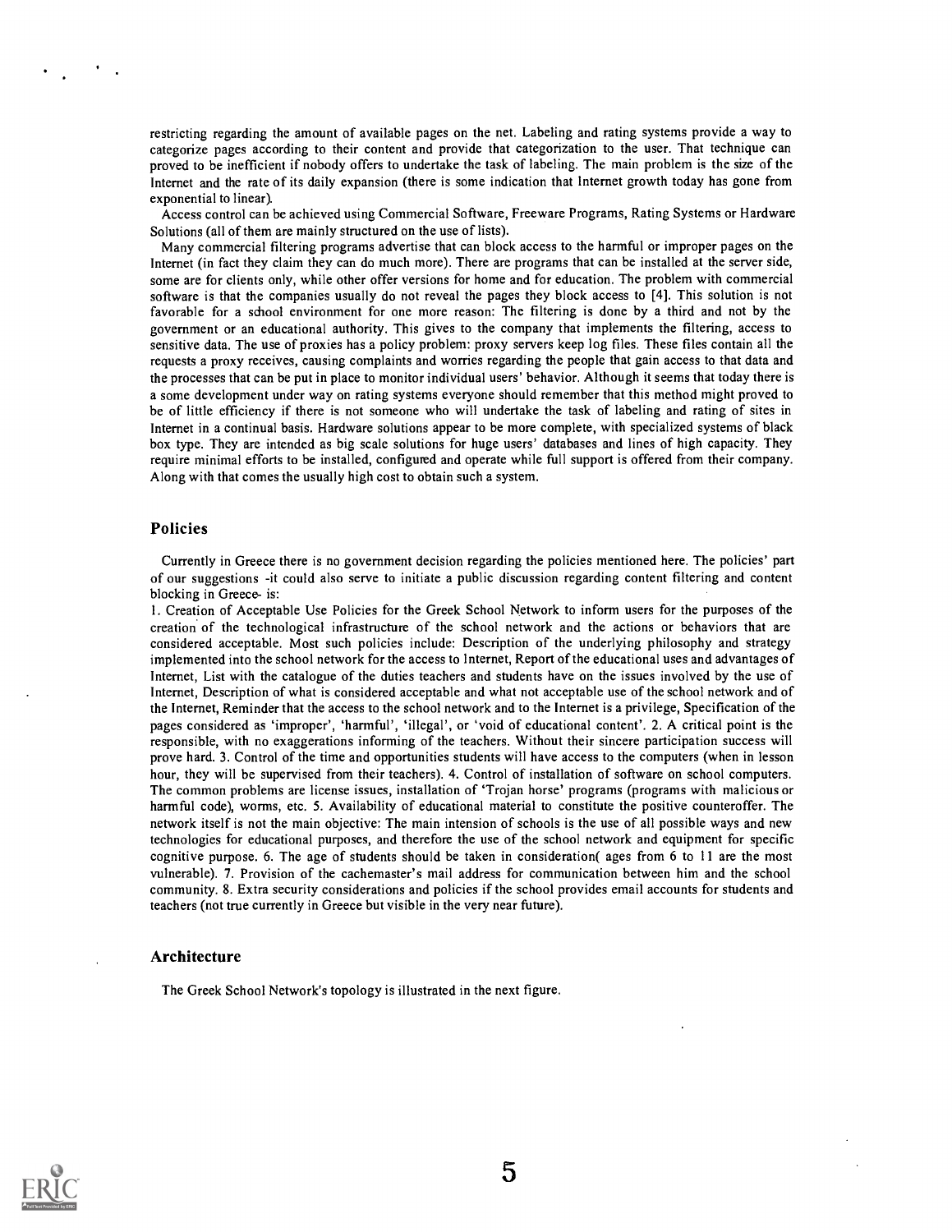

Figl : The Greek School Network topology

The backbone network is the Greek Research and Technology Network (GRNET), which provides Internet Services to the Greek Academic and Research community. The distribution network is the part of the network that interconnects points of presence (nodes) with the backbone network. The topology has such design in order to preserve the operational cost in low levels, which is particularly critical in large geographical region networks. The proposed architecture is in favor of the use of a proxy -cache server for the school network because the proxy server on a network -especially when it is configured as transparent- is the ideal point for the implementation of control on the requested objects.

The extent of Squid's usage in educational networks all over the world and the level of acceptance it enjoys from the global networking community (especially researchers, scholars and educators), is obvious from the number of networks implemented on: the JANET network (a private, government funded network for education and research in England with 90 to 120 million hits per day), the italian GARR network, the german DFN network, the Swiss network SWITCH, the Dutch network SURFnet and the USA academic network the NLANR. We are going to use Squidguard as the redirector of our choice because it is faster and opens less redirectors than it's competitor programs.

#### Implementation Issues

Squid is free software, licensed under the terms of the GNU (General Public License). The most important resource for squid's performance is physical memory, so fast disks are important for high-volume caches. Some new options were added to squid's configuration file after its last release. All new parameters intend to improve the performance, the security or the flexibility of the program. Available options are selective logging and the use of time spaces, ip ranges or users ids in order to grant or deny access at certain hours of day, at certain ips or at certain users.

### Conclusions

The rapidly evolving nature of the Internet virtually ensures that no filtering technology can be a hundred percent perfect. Certain kinds of network management products may provide basic information on how students and staff are using the network but the parental and school guidance will remain the basic factor to the solution of the problem.

If a school district employs monitoring or filtering, its Acceptable Use Policy should explain what it would be doing, and the procedures a student should follow if he or she encounters a site that would be considered inappropriate.

The practices are quite the same across the different nations. This happens because the filtering problem is relatively new and those who started first to deal with it lead the way. The content filtering issue we discuss herein has never caused a central debate either from parents for their kids or from school teachers or even from the government in Greece. We work on that issue because we believe that every country should be aware of the possible dangers and be as prepared as possible to deal with them. If we know and understand what happens in the rest of the world and in countries that have a lead over Greece in technological issues we will save ourselfs time and trouble.

The biggest percentage of the pages on the net is written in English which is nowadays an international language. Therefore the most interesting sites and definitely those which get read from the biggest audience are

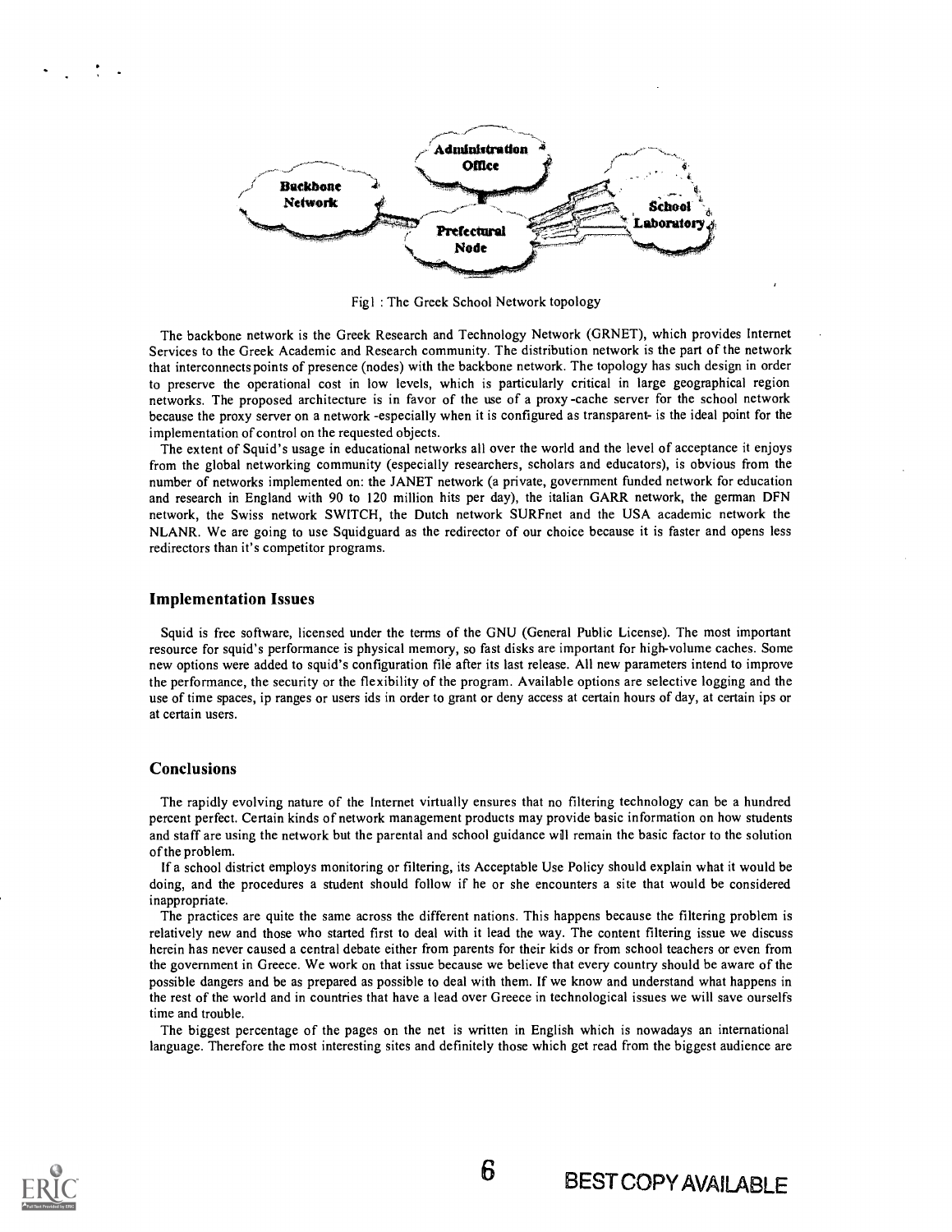the same even for the countries whose language is other than english. That means that the problems are the same since their source is the same. This is why many countries seem to adopt the same strategies despite their natural differences.

A convenient solution for the most educational institutions has been the installation of filtering software on the proxy server. This is the ideal place to do filtering for a network because it is the one point through which all network communications pass. Filtering on a proxy server can have an impact on network performance because of the need to match a URL against what may be a long list of blocked sites. The use of a caching server can help speed access and reduce the bandwidth that would otherwise be needed.

Web server surveys have shown there were more than 27 million web servers in operation as of January 2001 [15]. One study estimated the Web to have approximated 800 million pages in February 1999 [13]. While the above results are not accurate for 2001, they are indicative of the order of magnitude of the sites on the Internet. If this is to change, obviously it won't shrink. The lists every software uses to block access to sites will probably include controversial entries. As these lists cannot be human reviewed the common way to cope with problems that might arise is the creation of an environment which allow the modification of the lists and provide the required information to the users.

Even if we find the ideal solution and implement it in our school networks, no one can guarantee that this will be the ideal solution or even an appropriate one, in one or two years time. People with wide knowledge of the Internet and the emerging technologies should monitor the developments that take place and adjust their policies to the new era.

Implementation of content/access control doesn't solve radically the problem of students using the school networks to gain access to objectionable or illegal material. There is a number of ways that can be used to exchange that material and email and ICQ are only the two most common programs to do that. While solutions for that issues do exist (there are programs that allow only the execution of authorized programs, while the rest are locked out), the governments and the school communities should decide if they wish to implement so hard constraints.

#### Future Work

Our future plans include the improvement of the current design and architecture to best fit the continually emerging technologies and to therefore address successfully the new problems that almost certainly will come up. The listing of the blocked sites (everybody could see it) and the ability to add or remove sites to the squidquard database (administrators only) through a web interface is a big priority already on discussion.

#### References

- [1] CIPA http://www.cdt.org/legislation/106th/speech/001218cipa.pdf
- [2] Communications White Paper -
- http://www.communicationswhitepaper.gov.uk/by chapter/ch6/6 10.htm
- [3] Congress Passes Filtering Mandates http://www.cdt.org/publications/pp 6.22.shtml
- [4] EFF NRC Censorware White Paper #1
- http://www.eff.org/Censorship/Censorware/20010306 eff nrc paperl.html
- [5] EFF NRC Censorware White Paper #2 -
- http://www.eff.org/Censorship/Censorware/20010306 eff nrc paper2.html
- [6] How Filtering Tools Enable Responsible Parents to Protect Their Children Online http://www.cdt.orz/speech/970716summarv.html
- 
- [7] Illegal and Offensive Content on the Internet http://www.connect.gc.ca/cyberwise/ [8] Internet Content Filtering - http://www.safetved.org/help/filtering.html
- 
- [9] Is Cyberspace Burning? http://www.aclu.org/issues/cyber/burning.html
- [10]Joint Statement for the Record on "Kids and the Internet: The Promise and the Perils" -
- http://www.eff.org/Censorship/Censorware/19981214 ifea nclis.statement
- [1 l]Promoting safer use of the Internet- http://europa.eu.int/ISPO/iap/decision/en.html
- [12]Using the Internet: a Positive Learning Experience EdNA Schools Advisory Group) http://www.edna.edu.au/publications/use internet/report.html
- [13]Web Server Survey http://www.netcraft.com/survev/Revorts/0101/
- [14] What's happening across Europe? http://www.netaware.org/gb/website.html
- [15]Worldwide Domain Statistics http://www.domainstats.com/